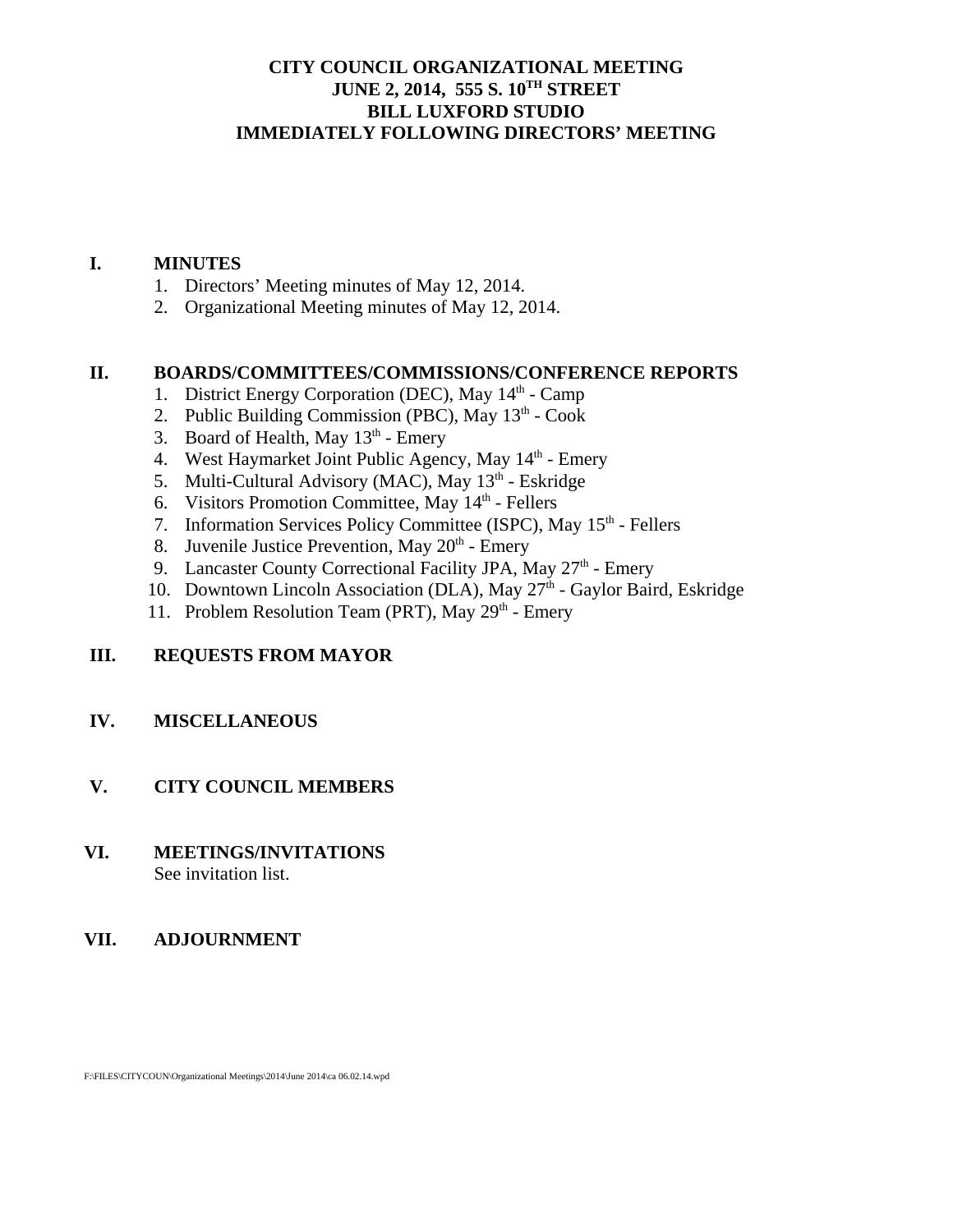#### **MINUTES CITY COUNCIL ORGANIZATIONAL MEETING JUNE 2, 2014, 555 S. 10TH STREET BILL LUXFORD STUDIO IMMEDIATELY FOLLOWING DIRECTORS' MEETING**

**Present:** Doug Emery, Chair; Trent Fellers, Vice Chair; Roy Christensen; Jonathan Cook; Carl Eskridge: and Leirion Gaylor Baird

**Absent:** Jon Camp

**Others:** Rick Hoppe, Chief of Staff; and Mary Meyer, Council Staff

Chair Emery opened the meeting at 2:27 p.m. and announced the location of the Open Meetings Act.

### **I. MINUTES**

- 1. Directors' Meeting minutes of May 12, 2014.
- 2. Organizational Meeting minutes of May 12, 2014.

With no corrections the above minutes placed on file in City Council office.

### **II. BOARDS/COMMITTEES/COMMISSIONS/CONFERENCE REPORTS**

# **1.** District Energy Corporation (DEC), May  $14<sup>th</sup>$  - Camp

Councilman Camp absent.

### **2. Public Building Commission (PBC), May 13th - Cook**

Cook stated they discussed smoking regulations, adding a line encouraging people to smoke in their personal vehicles. Clarified the e-cigarette resolution saying no smoking regulations apply to ecigarettes. We did not get rid of the smoking area B, in the parking garage below this building. Decided it may push people to the front steps, or someplace else, where they wouldn't be welcome. We are going to try to post signs about use of the space. Apparently some people toss their cigarette butts, after smoking all the way to the door, there on the floor. Not an appropriate place to discard. If they use the space appropriately it's fine, but there are some who are not responsible. If it doesn't improve it may possibly change. Some PBC members want to ban all smoking on campus.

Cook added they approved doing a Public Building Commission Master Plan update, which hasn't been done for a number of years. We've had a lot of projects and in doing improvements between 9<sup>th</sup> and 10<sup>th</sup>, and 8<sup>th</sup> and 9<sup>th</sup> Streets, wanted to incorporate into one document for all to see the overall operation.

On the construction plan, made some improvements, and worked on the old jail.

### **3.** Board of Health, May  $13<sup>th</sup>$  - Emery

Emery stated the Board of Health discussed grants, and had a session on how the public and Board Members can draw down statistics off of their website, and drill down. Discussed what we would hear on the article in yesterday's paper about the continuing problem Lincoln has with chlamydia and the fact it's one we're having a hard time slowing down. The fact is we see more and more cases.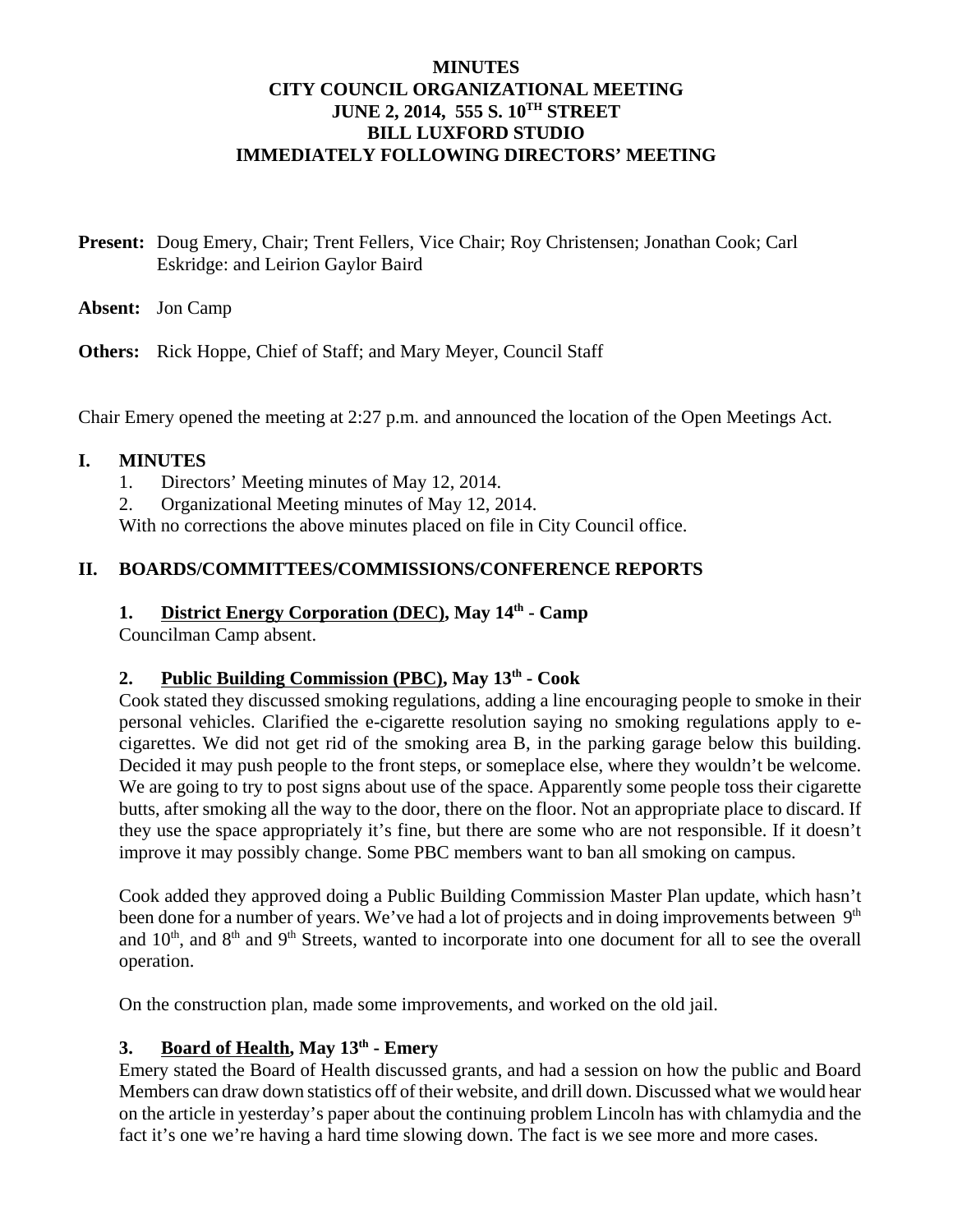### **4. West Haymarket Joint Public Agency, May 14th - Emery**

Emery stated the Joint Public Agency discussed approving the last of the decks. One item was that we will have color coded decks. Realize a lot of people think the money spent on color coding the decks is not necessary, but on leaving the Cher concert can see how it can be a problem, especially when the other two parking garages are open. It would be helpful especially if you linger in the Railyard.

Emery added the JPA is almost at the end of dealing with builders, now almost working only with the existing area.

### **5. Multicultural Committee, (MAC), May 13th - Eskridge**

Eskridge stated he was unable to attend but the group discussed the diversity statistics of City employees. Understand it was an energized discussion, and will be continued at the next meeting.

# **6.** Visitors Promotion Committee, May  $14^{\text{th}}$  - Fellers

Councilman Fellers was unable to attend.

### **7. Information Services Policy Committee (ISPC), May 15th - Fellers**

Fellers stated the Committee is at the point of possibly having a Commons Meeting, to present the interlocal agreement. Discussing with the City and County Attorney offices. Sometime this summer we'll schedule a Common Meeting and present, possibly July. Cook asked if related to what the County wants to receive, and what they pay? Fellers replied it's an interlocal agreement. Hoppe thought it would be updating the current agreement, don't think the financial issues will be the compelling piece. Keep in mind the old ISPC model was predicated on technology, quite old compared to our new interlocal, and the primary change.

# **8.** Juvenile Justice Prevention, May 20<sup>th</sup> - Emery

Emery stated once a year a committee meets to distribute grants in the Juvenile Justice Prevention area. This year the amount was \$110,00. Disseminated among 12 different agencies. Agencies can ask for a grant of anywhere from \$25,000 and down. Can say no agency receives \$25,000 as there would be very little left to distribute. This is an ad hoc committee of the Joint Budget.

# **9.** Lancaster County Correctional Facility JPA, May 27<sup>th</sup> - Emery

Emery stated now completing. Approved bills, and have very little to do with the jail. This meeting is short in length and run by the Chair, from the County.

# **10. Downtown Lincoln Association (DLA), May 27th - Gaylor Baird, Eskridge**

Gaylor Baird stated Terry Uland had heard Dave Landis speak on TIF and decided our membership should have the same expertise and explanation. They invited Landis, who then spoke at this meeting regarding TIF, TIF Districts, with discussion on how districts might work downtown. This was in response to some questions different downtown merchants had about TIF.

Gaylor Baird commented consultant Brad Seagull advised the DLA on the addition of the new bids and how to strategize the best maintenance and retail promotions. The final report is in progress and will probably be out by the next DLA meeting.

# 11. Problem Resolution Team (PRT), May 29<sup>th</sup> - Emery

Emery stated the PRT met last Thursday. The PRT is looking at 18 properties now, not a high number. When spring, and nice weather, comes tend to get more properties as we add mowing and overgrown trees, etc. to the mix.